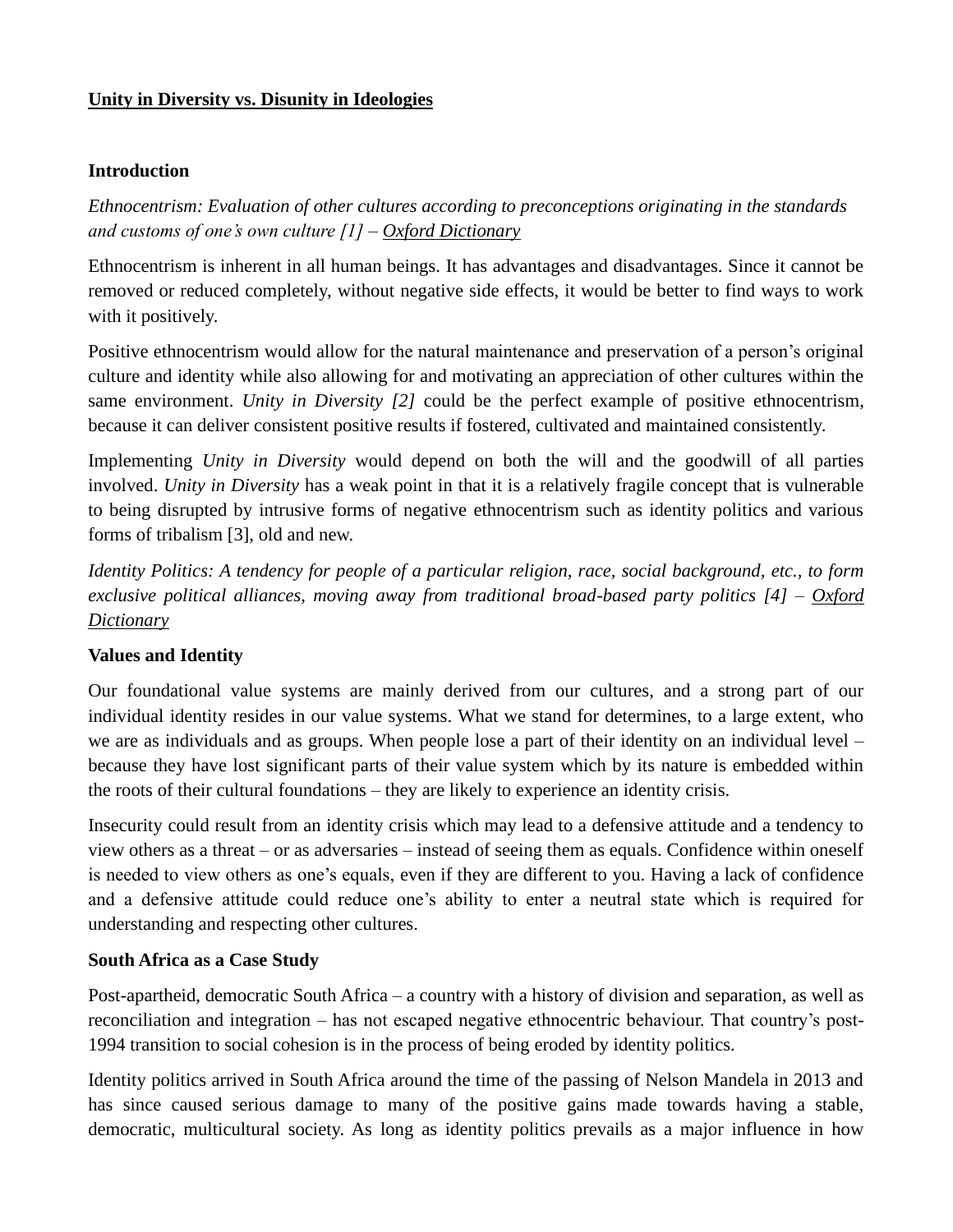personal identities are formed or defined within the Republic of South Africa, negative ethnocentrism is likely to remain as a disruptive and destabilising force within its society.

In South Africa, one form of negative ethnocentrism (a past system of segregation called 'apartheid') has been replaced by another (a form of modern tribalism known as identity politics) with a short period of positive ethnocentrism in-between. Between 1994 and more or less 2012, the concept of *Unity in Diversity* prevailed, and its sentiment could be summarised as: *We are uniquely different, yet equal at the same time and we are all confident about who we are within our own culture groupings, meaning that we have true diversity. As individuals and culture communities, we are all committed to working on building a [new] country together with a common goal of arriving at prosperity and opportunity for all.*

The African philosophy of *ubuntu* [5], which revolves around social cohesion borne out of a sense of brotherhood and magnanimity [6] towards others, including those who are not from one's own group, is perfectly aligned with the concept of *Unity in Diversity*. *Ubuntu* was often cited by Nelson Mandela as being a requirement for having *Unity in Diversity*, because the spirit of *ubuntu* overcomes the need for vengeance and retribution. *Ubuntu* is a humanist concept that originates from the Zulu phrase "*ubuntu ngmuntu abantu"*, meaning that a person is a person through other people. This can be interpreted as meaning that it is only by having respect for others and treating them with respect that one can be respected by others and can have respect for oneself.

Identity politics has, in recent years (from around 2013 onward), turned that approach on its head, because it functions from an in-group versus out-group perspective, resulting in the in-groups viewing the out-groups as adversaries. Identity politics has the tendency to cause in-groups to view themselves as victims of out-groups, thereby disempowering themselves by taking on the victim role.

This is particularly noticeable within the South African context today, where instead of focusing on the benefits of equal opportunities and the added advantages of strong affirmative action policies for the previously disadvantaged, brought by post-apartheid democracy, the idea of being victims of oppression based on past history is prioritised and emphasised even more than before.

In light of powerful affirmative action policies, those with a sense of victimhood are, in reality, often in an advantaged position in relation to educational and job opportunities; however, they continue to view themselves as disadvantaged because within identity politics there lies currency in victimhood and all in-groups are vying for this currency.

One could argue that although the concept of *Unity in Diversity* (as expressed on the new South African coat of arms [7] and embraced in general by South Africans from 1994 to 2012) would, under normal circumstances, be the best possible philosophical approach to counter negative ethnocentrism, it does not seem to be borne out in practice. *Unity in Diversity* is evidently no match to identity politics when introduced into a fragile young democratic environment such as the post-apartheid South African one.

Although traditional tribalism has always been present in the country to an extent, identity politics – which could be described as 'post-modern tribalism' – did not originate in South Africa but came across from North America and Western Europe. Since its arrival, it has proven to hold great appeal especially to younger people. In a general sense, this has a lot to do with a general deterioration in the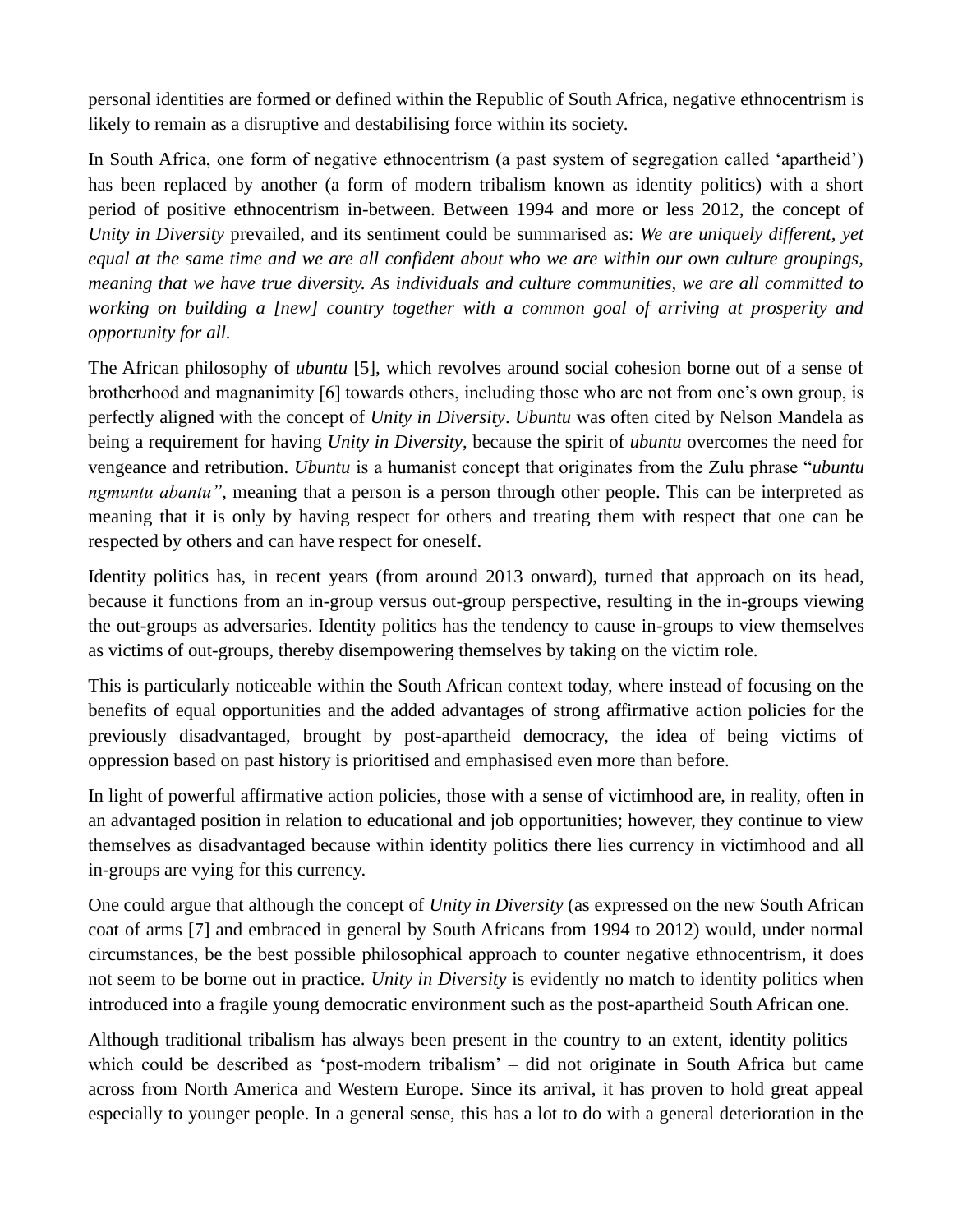higher education system, with university campuses having served as fertile ground for identity politics to flourish. The South African higher education system being modelled on the Western one, therefore, facilitated the cross-pollination of identity politics into the local environment from abroad. The proliferation of social media has also played a role.

Due to the revolutionary history of South African politics during the apartheid era, identity politics caught on rather quickly when introduced locally – and the philosophy of *Unity in Diversity* was sidelined and left behind in no time. This points to the fact that the spirit of revolution does not seem to require oppression or genuine injustices to come alive, but that it can have an energy all of its own and that in some cases more or less any justification would do.

It also points to the fact that 'Unity in Diversity' was not something that younger South African citizens deeply embraced – which mainly had to do with a generational lack of context and lack of understanding of the processes that led to adopting the concept of *Unity in Diversity* in the first place. One could go as far as speculating that young South Africans do not have a full appreciation for the value of peace and harmony, due to not having experienced the turmoil in South Africa at the height of the apartheid years.

*Unity in Diversity* demands a certain level of maturity and both strong individual and group identity to function. Globalisation has – over the years – caused a weakening of the cultural identity of culture groupings. Weak cultural identity combined with weak personal identity can cause people to be drawn to identity politics because they could find identity in political ideology which would substitute for the lack of finding it in strong personal or cultural values.

Identity found in non-cultural group settings is insecure by its nature and tends to automatically revert to the in-group versus out-group dynamic. Although one may have expected that the weakening of cultural identity would have increased cultural relativity – which in turn would have reduced ethnocentrism – one is left with the perception that it has, in fact, had the opposite effect. Ethnocentrism does not disappear when genuine cultural diversity is weakened – it just shifts to identity politics.

The '*ethno-*' [8] in the word 'ethnocentrism' refers to the cultural, linguistic, ethnic and national factors that usually lead to conventional group formation. The '*-centrism'* part in the word refers to the general tendency of these groups to naturally lean towards exclusivity – for example, language groups are naturally exclusive to other languages. Although ethnocentrism is often considered a negative phenomenon in general, it is worth noting that – without some exclusivity – groups being different from other groups would not be possible and the result would be a much less diverse world.

It would probably be best to view conventional ethnocentrism as an evolutionary mechanism that has a positive function in terms of forming and creating more natural diversity, but with potential farreaching negative side effects when not kept in check – as history has proven. Extreme negative ethnocentrism has been responsible for some of the worst totalitarian regimes and genocides in history.

One is thus left with the following question. Which type of ethnocentrism is the preferred one? Since ethnocentrism cannot be avoided or removed altogether, because it is a foundational factor in the formation of culture in the first place, would we rather have a strong, genuine, cultural diversity with its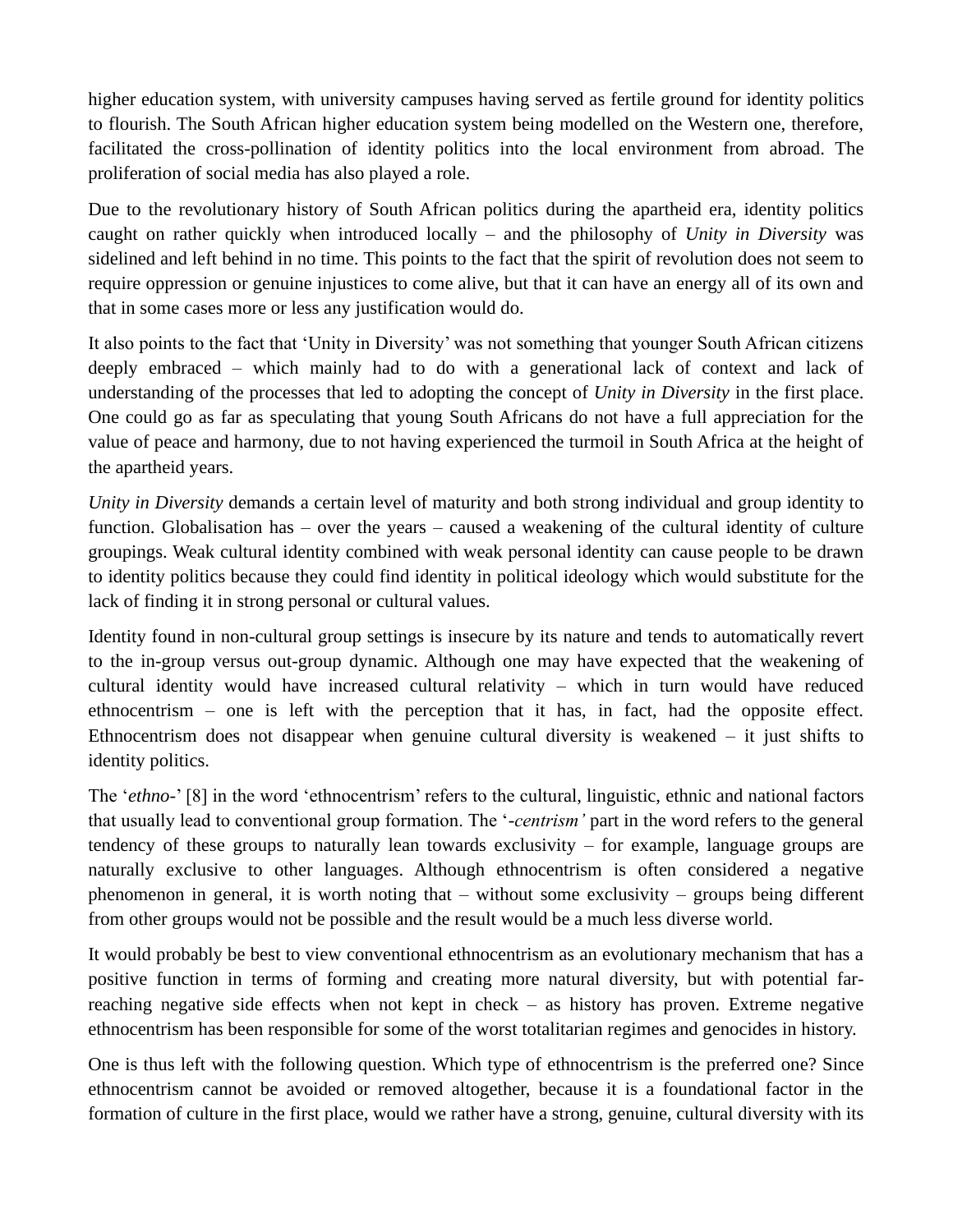natural mild-to-strong (conventional) ethnocentrism, or would we rather have identity politics which typically has strong-to-very strong (unconventional) ethnocentric behaviour?

Both forms of ethnocentrism, when strong enough, can lead to serious polarisation. However, identity politics seems to specifically thrive on polarisation, because it essentially comes down to being a political phenomenon of opposing ideologies requiring consistent confrontation to maintain itself.

This writer would like to make the case that in established multicultural societies, such as the South African one, a middle way is still possible to maintain stability. *Unity in Diversity* remains a solution, because it can reduce negative ethnocentrism and transform it into positive ethnocentrism while retaining one's natural cultural and personal identity at the same time.

It is, however, crucial that personal and cultural identity is preserved and maintained, which is worth repeating. This combination will provide for the natural confidence and contentment within one's own person and within one's own culture, while also being comfortable with other cultural and ethnic groupings being present in the same country. Respect for oneself and one's own culture enables and empowers one to have respect for other cultures within the same land.

If both parenting and the education system fail in this regard and if personal and cultural identity become diluted and weakened, the concept of *Unity in Diversity* would not be understood, supported or believed in sufficiently for it to be strong enough to act as a bulwark against intrusive identity politics.

When cultural identity is reduced significantly, individual insecurity can set in to the extent that identity politics can become a refuge. Take the foundations away and *Unity in Diversity* gives way to disunity in opposing ideologies through identity politics.

## **Solution and Approach**

*Unity in Diversity is* positive ethnocentrism, while identity politics – due to its confrontational manner – is negative ethnocentrism. *Unity in Diversity* is needed for having balanced societies within established multicultural and multi-ethnic environments, countries like South Africa and India being cases in point. *Unity in Diversity* also happens to be the motto of the European Union [9].

*Unity in Diversity* is a higher state that requires effort because, as individual carriers of our cultures, we have to first become conscious of our own tendencies towards ethnocentrism – since all people are, to an extent, ethnocentric. We then have to become more conscientious about how other cultures within our environments are equal to us from a human rights' perspective, even if they are different to us. Such an outlook has to be fostered, cultivated and maintained on an ongoing basis because it often does not come naturally.

The best, balanced approach would be to learn how to truly value and appreciate one's own culture while learning that other cultures also truly value their own cultures. Such a basic realisation can foster mutual understanding in how we are all united in deeply valuing our own unique – but diverse – heritage and origins which would cultivate the necessary respect for each other which is a requirement for basic social cohesion.

Understanding the value of preserving culture is very important, but equally important is understanding the value of preserving harmony and balance among cultures and nations. In this context,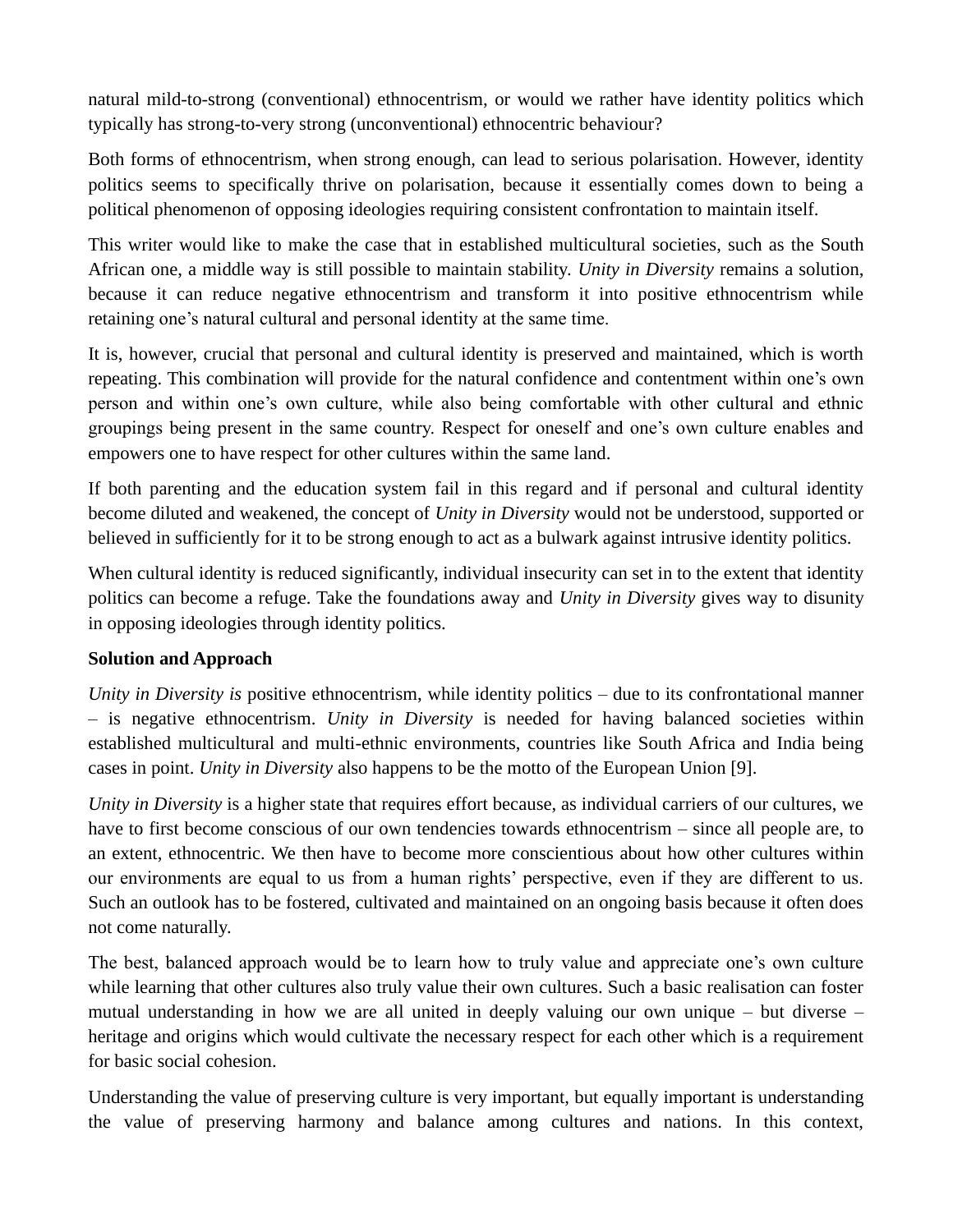acknowledging cultural differences is important because they are the foundations of genuine cultural diversity. By simply using 'diversity' as a superficial buzzword – that refers to ethnic integration without acknowledging cultural differences – could lead to those unacknowledged differences being expressed negatively through identity politics.

After apartheid ended in 1994, South Africa set an excellent example to the world of how social cohesion is possible in multicultural nations through the successful implementation of *Unity in Diversity.* This lasted for close to two decades, which is one reason why South Africa makes such a good case study. *Unity in Diversity* is failing in South Africa today because significant portions of society have eagerly embraced identity politics since it arrived in the country.

This does not mean that *Unity in Diversity* cannot work – it can, as South Africa has already proven. However, it does not maintain itself, which is also being proven. Once the appetite for *Unity in Diversity* is lost, it could be difficult to recover since identity politics can cause a lot of new animosity and resentment …

#### **Then and Now**

*"Never, never and never again shall it be that this beautiful land will again experience the oppression of one by another." - Nelson Mandela* (Inaugural speech, 11 May, 1994)

The anti-apartheid struggle during the 1980s and early '90s was not based on racial identity, but on fighting against a lack of equality across the board for all races. The irony is that identity politics is taking modern-day South Africa back to race-based separation, which was essentially what the system of apartheid was about with a minority racial group dominating the other races. This time, it is the majority group that is dominating the rest. Although the domination of minority groups is considered to be abhorrent in modern Western democracies, within the reasoning of identity politics such domination is considered to be justified in the South African context due to the injustices of the past. The problem with this reasoning is that all minority groups are now being dominated in South Africa, not only the one that was ruling the country under apartheid.

#### **Conclusion**

My belief is that *Unity in Diversity* remains a challenge well worth undertaking to bring about a more harmonious world, but the fragility of the concept should not be underestimated. In practice, we have certainly not arrived at consistent *Unity in Diversity* yet because of disruptive identity politics … and therefore the jury is still out on the concept itself. In light of developments in South Africa – which could be considered a prime test case for *Unity in Diversity* in the world – becoming aware of how we could end up undermining the social cohesion in our own countries by embracing identity politics would go a long way to motivate genuine personal and cultural identity development and towards an understanding of the importance of not losing one's own personal or cultural identity altogether.

By JJ Montagnier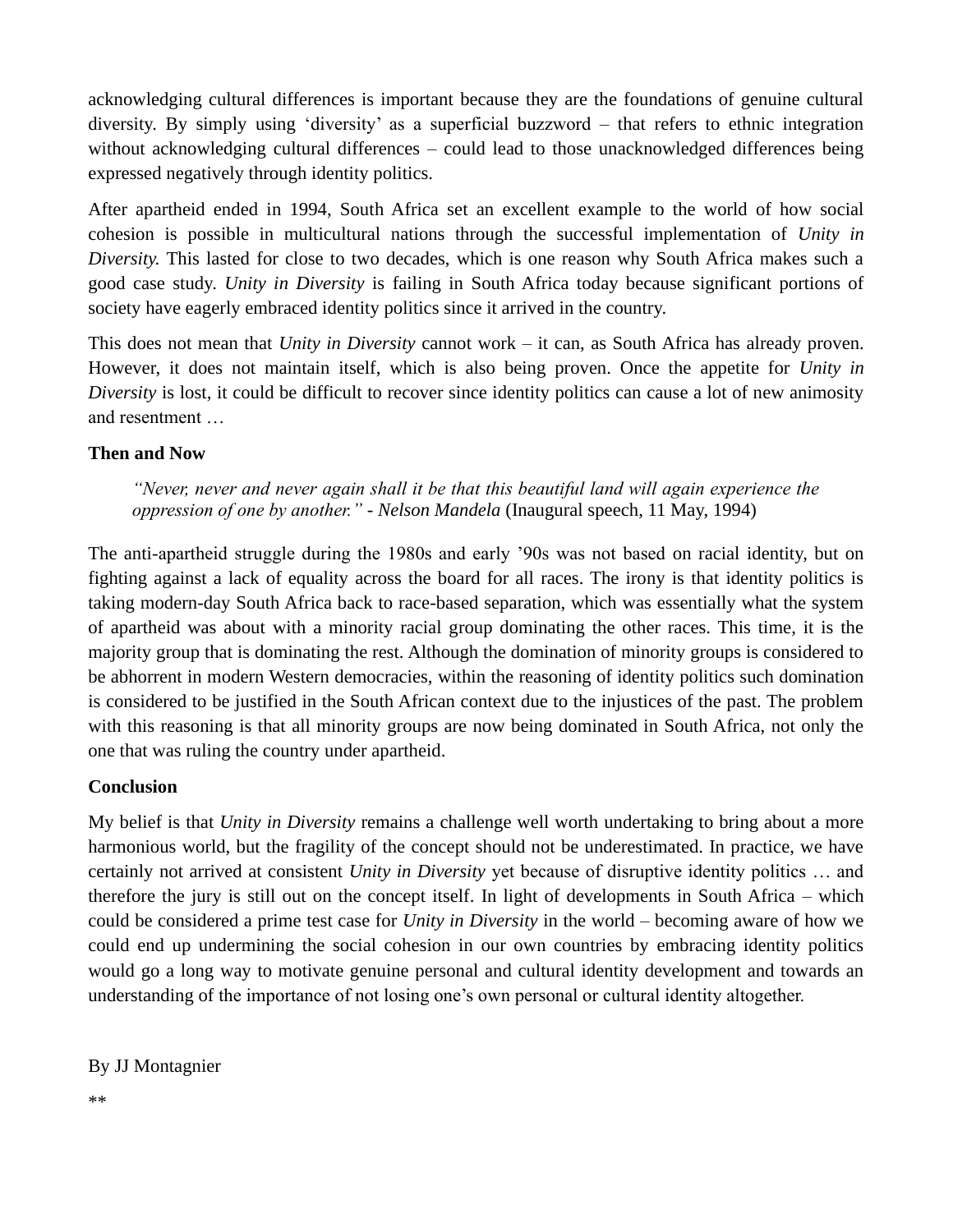*JJ Montagnier is an independent writer based in South Africa. He has a personal interest in conflict resolution, democracy and social cohesion. He has spent time in Ireland (north and south), the Middle East, and Central and South America (among other places) to learn first-hand about the social and political issues affecting the countries and societies in those regions. The views and opinions expressed in this essay are those of the writer.*

## Publishing Details:

Original version published on \*Writerbeat.com: July 16, 2018 [\* website now defunct]. This updated version published on *[GypsyCafe.org:](http://gypsycafe.org/2019/06/08/unity-in-diversity-vs-disunity-in-ideologies/)* June 8, 2019 for *[The Truth Project.](https://paintingsandadventures.wordpress.com/)*

*References to (and excerpts from) this article may be used, provided that the writer is credited.* 

## Copyright © · All Rights Reserved · Gypsy Café

\*\*

# **References:**

1. Ethnocentrism

*Evaluation of other cultures according to preconceptions originating in the standards and customs of one's own culture* 

<https://www.lexico.com/definition/ethnocentrism>

2. 'Unity in Diversity'

[https://en.wikipedia.org/wiki/Unity\\_in\\_diversity](https://en.wikipedia.org/wiki/Unity_in_diversity)

3. Tribalism

*1.) The state or fact of being organised in a tribe or tribes*

*1.1) The behaviour and attitudes that stem from strong loyalty to one's own tribe or social group* <https://www.lexico.com/definition/tribalism>

4. Identity Politics

*A tendency for people of a particular religion, race, social background, etc., to form exclusive political alliances, moving away from traditional broad-based party politics [https://www.lexico.com/definition/identity\\_politics](https://www.lexico.com/definition/identity_politics)*

# 5. Ubuntu

*A quality that includes the essential human virtues: compassion and humanity 'there is a need for understanding not vengeance, ubuntu not victimization'* <https://www.lexico.com/definition/ubuntu>

# 6. Magnanimous

*- generous in forgiving an insult or injury; free from petty resentfulness or vindictiveness*

*- to be magnanimous toward one's enemies*

*- high-minded; noble*

*A just and magnanimous ruler; Proceeding from or revealing generosity or nobility of mind, character,*